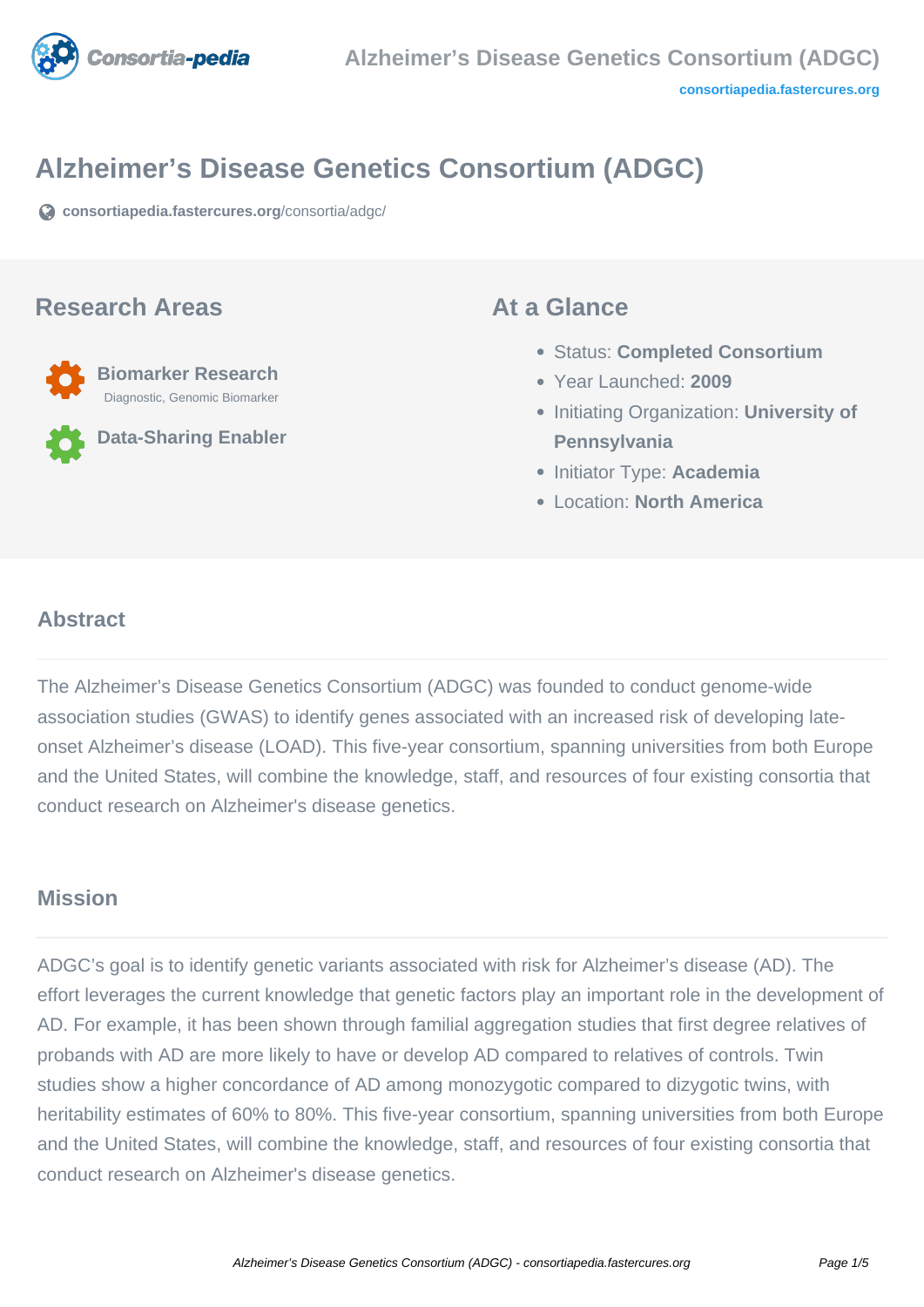

# **Consortium History**

2009: Gerard Schellenberg, PhD, professor of pathology and laboratory medicine, received an \$18.3 million, five-year grant from the National Institute on Aging to lead ADGC.

## **Structure & Governance**

An Executive Committee oversees ADGC and makes major decisions on administrative and scientific matters by voting. Executive Committee members include key members (principal investigators [PI] and Co-PIs) of the ADGC research proposal and representatives from institutions that contribute a major portion of samples to the ADGC study.

ADGC is supported by six subcommittees, all of which report to the Executive Committee:

## **Financing**

ADGC is funded by a grant from the National Institute on Aging (PI, Gerard D. Schellenberg; UO1AG032984), an \$18.3 million, five-year research grant to conduct GWAS to identify genes associated with an increased risk of developing LOAD.

## **Data Sharing**

To request or submit data to ADGC, please contact: [data@mail.med.upenn.edu](mailto:data@mail.med.upenn.edu)

## **Impact/Accomplishment**

Since 2010, 25 ADGC reports/papers have been published.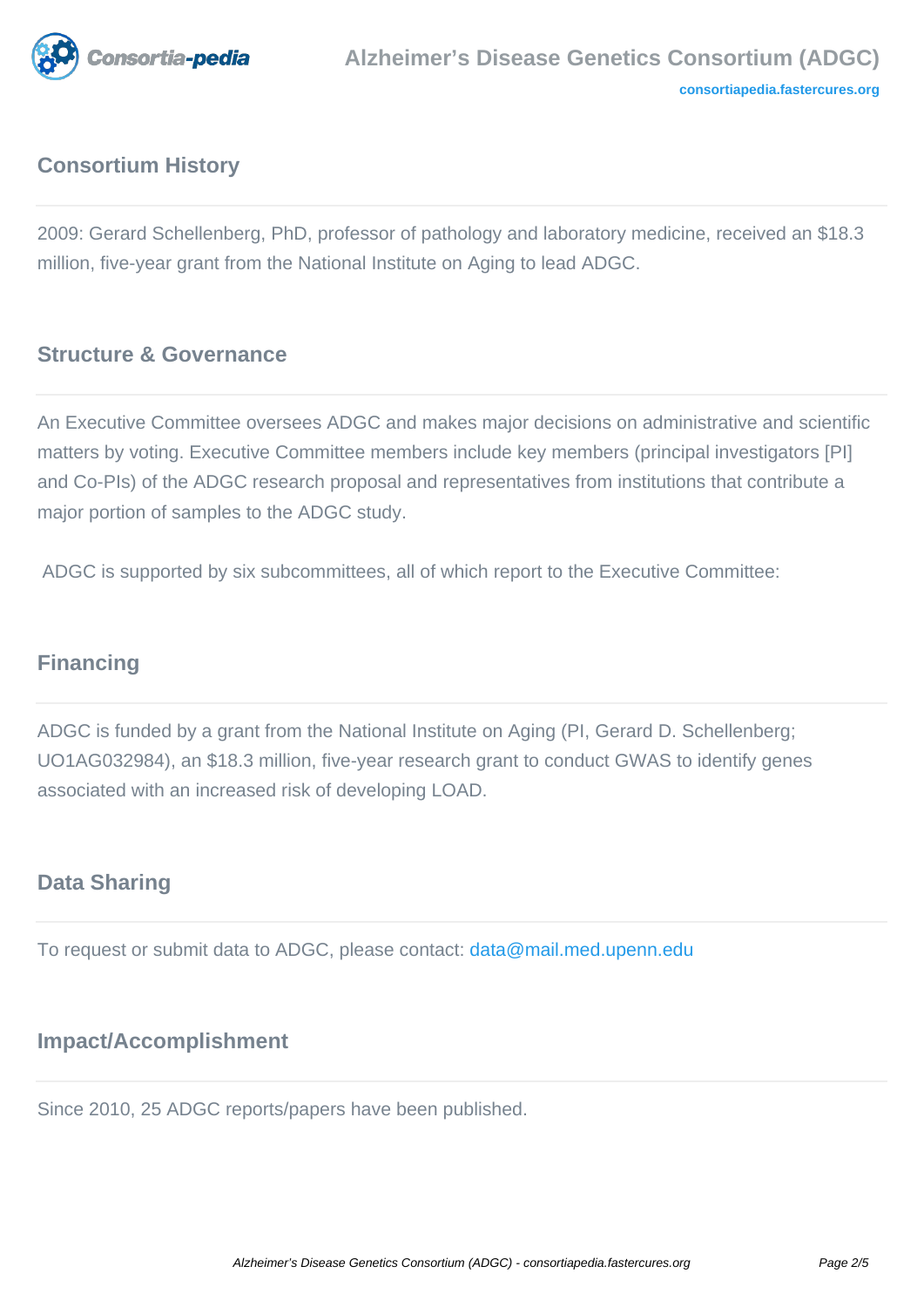

**[consortiapedia.fastercures.org](http://consortiapedia.fastercures.org/)**

## **Links/Social Media Feed**

Homepage <http://www.adgenetics.org/>

## **Points of Contact**

For queries and comments regarding ADGC, please contact: Laura Cantwell Department of Pathology and Laboratory Medicine University of Pennsylvania School of Medicine 422 Curie Boulevard Philadelphia, PA 19104-6082 email: [Lcant@mail.med.upenn.edu](mailto:Lcant@mail.med.upenn.edu)

 For queries and comments on the ADGC website, please contact: Otto Valladares email: [ottov@mail.med.upenn.edu](mailto:ottov@mail.med.upenn.edu)

#### **Sponsors & Partners**

Banner Alzheimer's Institute Boston University Children's Hospital of Philadelphia Columbia University Duke University Medical Center Einstein Emory University Florida Alzheimer's Center Genentech Indiana University Johns Hopkins Lou Ruvo Brain Institute Massachusetts General Mayo Clinic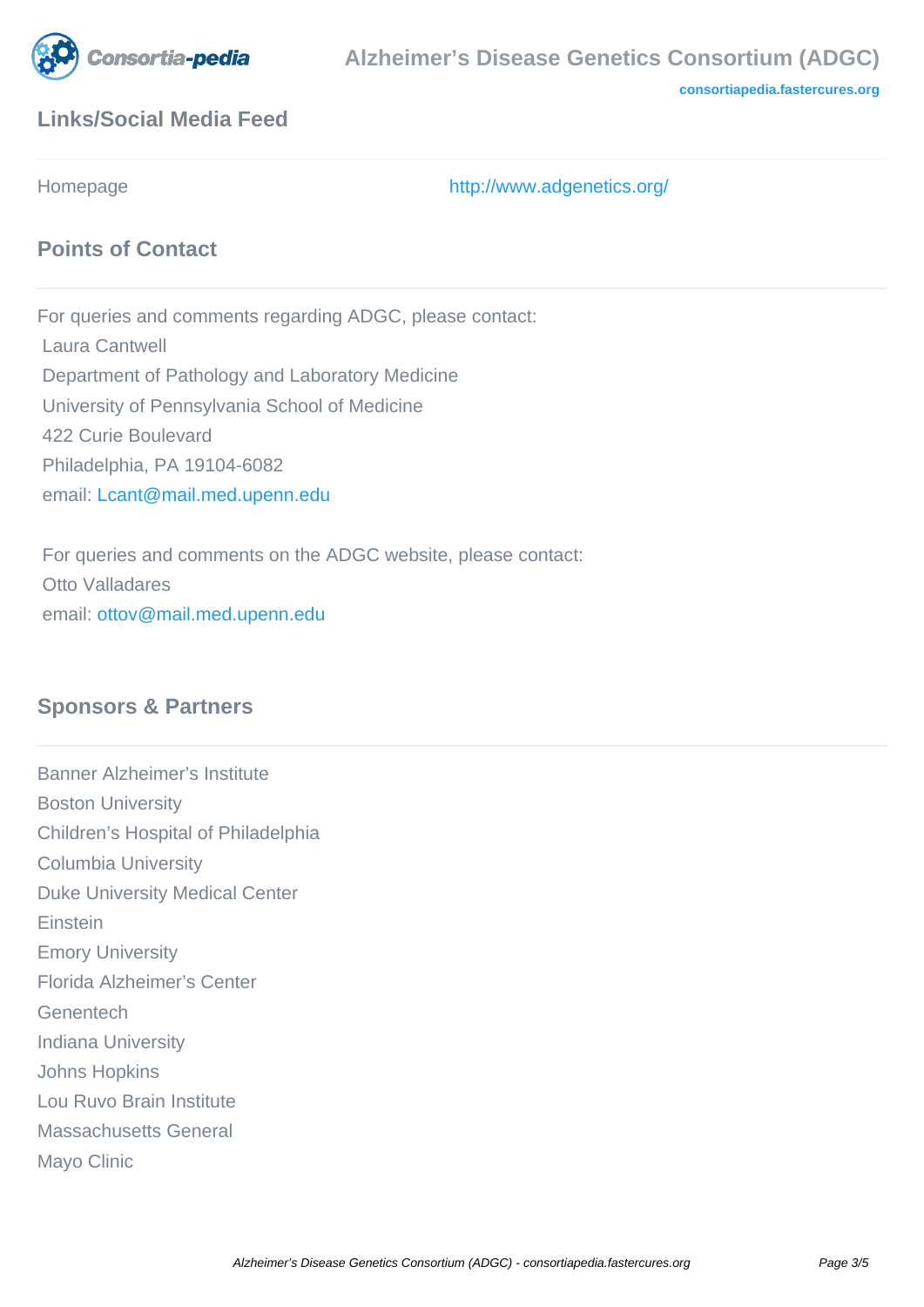

**[consortiapedia.fastercures.org](http://consortiapedia.fastercures.org/)**

Mayo Clinic College of Medicine Mayo Clinic Florida Mount Sinai School of Medicine National Alzheimer's Coordinating Center National Institute on Aging National Institutes of Health New York University Northwestern University Medical School Oregon Health Sciences University Rush University Medical Center Stanford University The Hospital for Sick Children University of Alabama University of Arkansas for Medical Sciences University of California, Davis University of California, Irvine University of California, Los Angeles University of California, San Diego University of California, San Francisco University of Chicago University of Gothenburg University of Kentucky University of Miami University of Michigan University of North Texas University of Pennsylvania University of Pittsburgh University of San Diego University of Southern California University of Texas Southwestern University of Toronto University of Virginia University of Washington USC, Los Angeles Vanderbilt University Wake Forest University